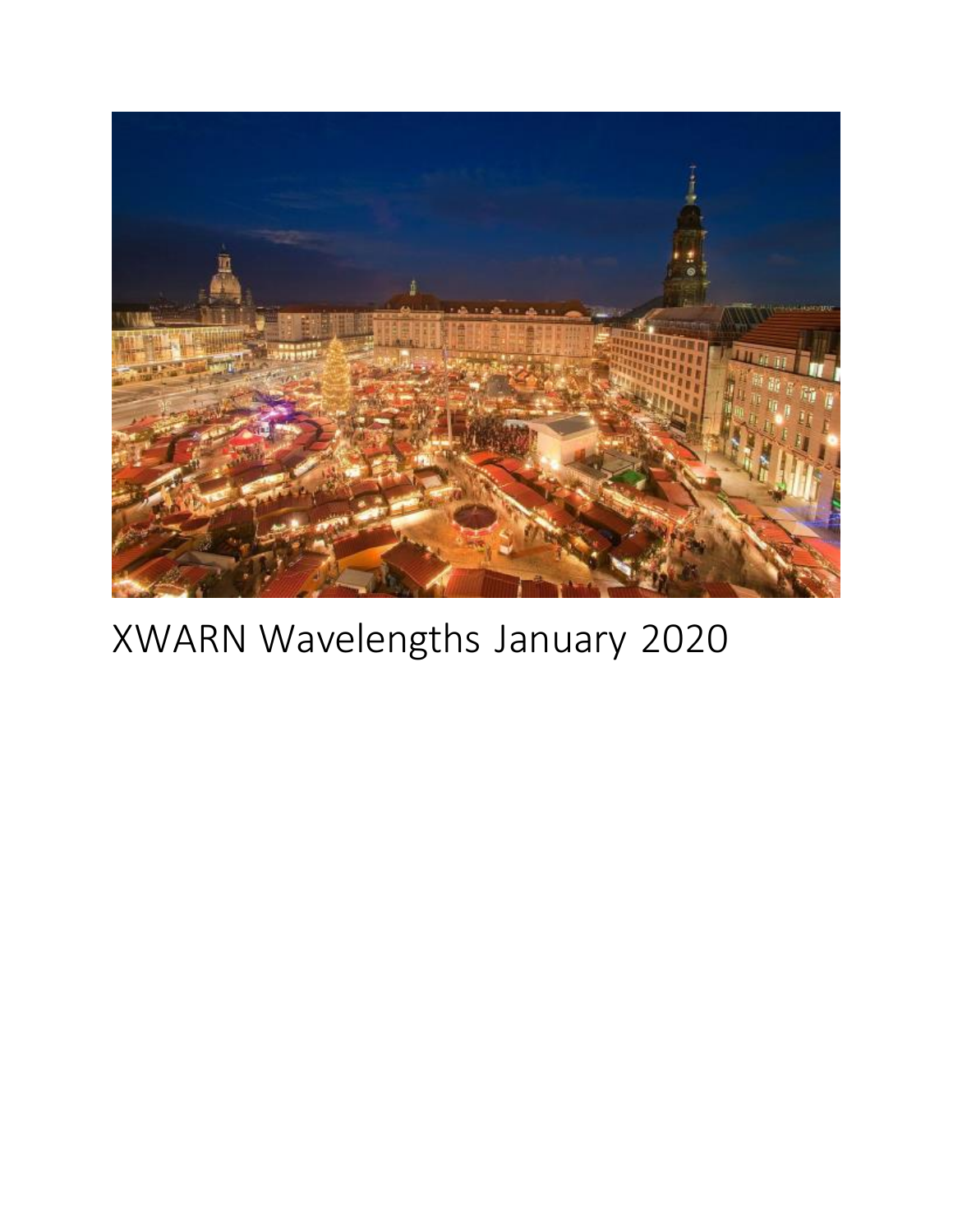## In This Issue



- **President's Message**
- **Calendar of Events**
- **December Minutes - 2019 Holiday Party**
- **Awards List from Christmas Party**
- **Resolution Run**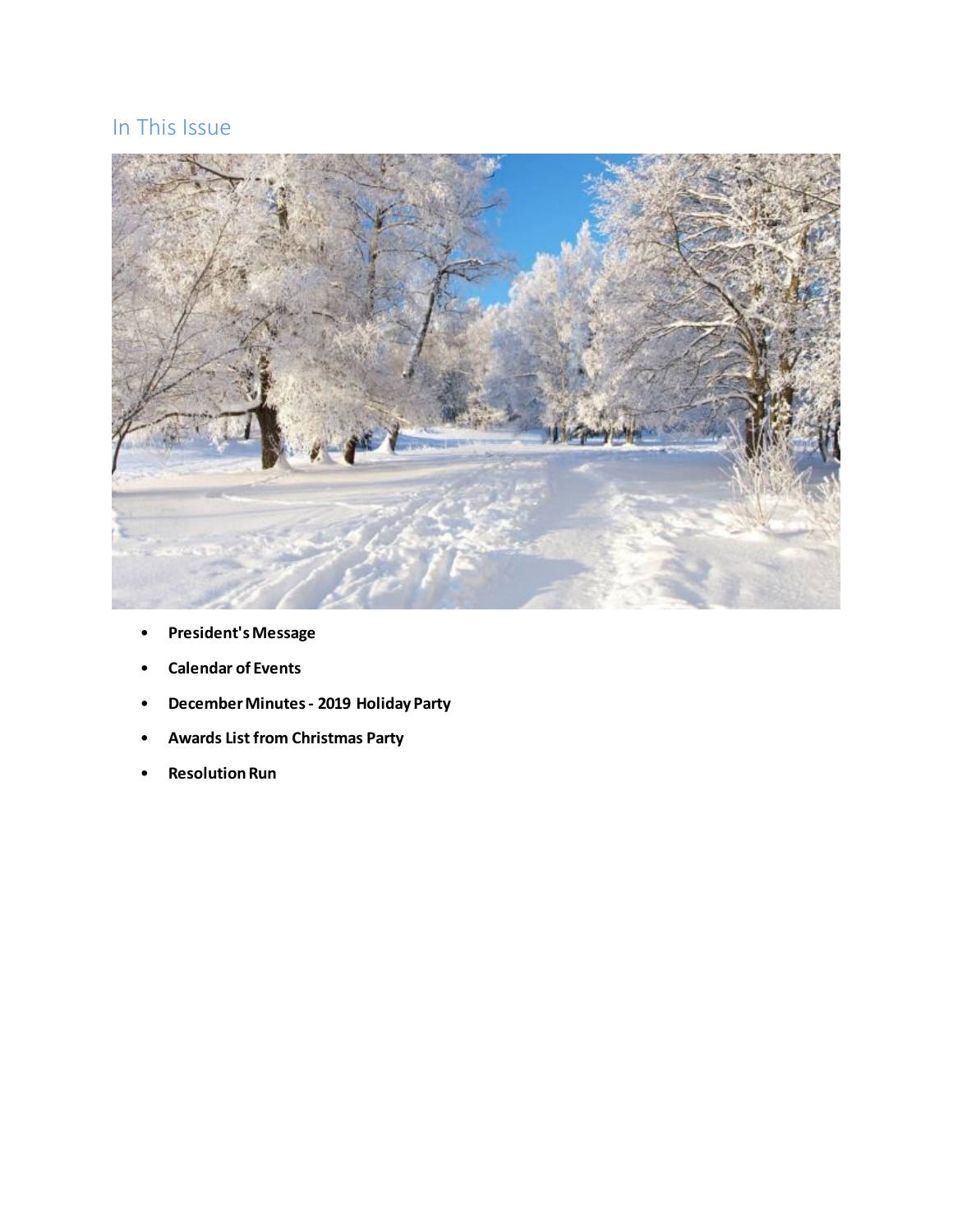## President's Message



Happy New Year! Point of reference: please pay dues to be a full member for 2020. The new fiscal year started on December 1st and many of you have not renewed for the New Year. We have a full new year of programs and interests. Starting out with next meeting and the talk on Dave Kalter Youth DX trip. The Hamvention theme has also been announced - "Amateur Radio - The Future." Let's continue to focus on the future of our shared hobby. A new year of events is starting as well. Consider coming out and volunteering your time for some worthy causes. I know one of our first events this year is No Buts About It. This 5K event has even more special meaning to me as I just recently lost my best friend to Colon Cancer. I wish you all the best for this New Year and may our shared amateur radio holiday ring strong and true this year. 73, Elizabeth KE8FMJ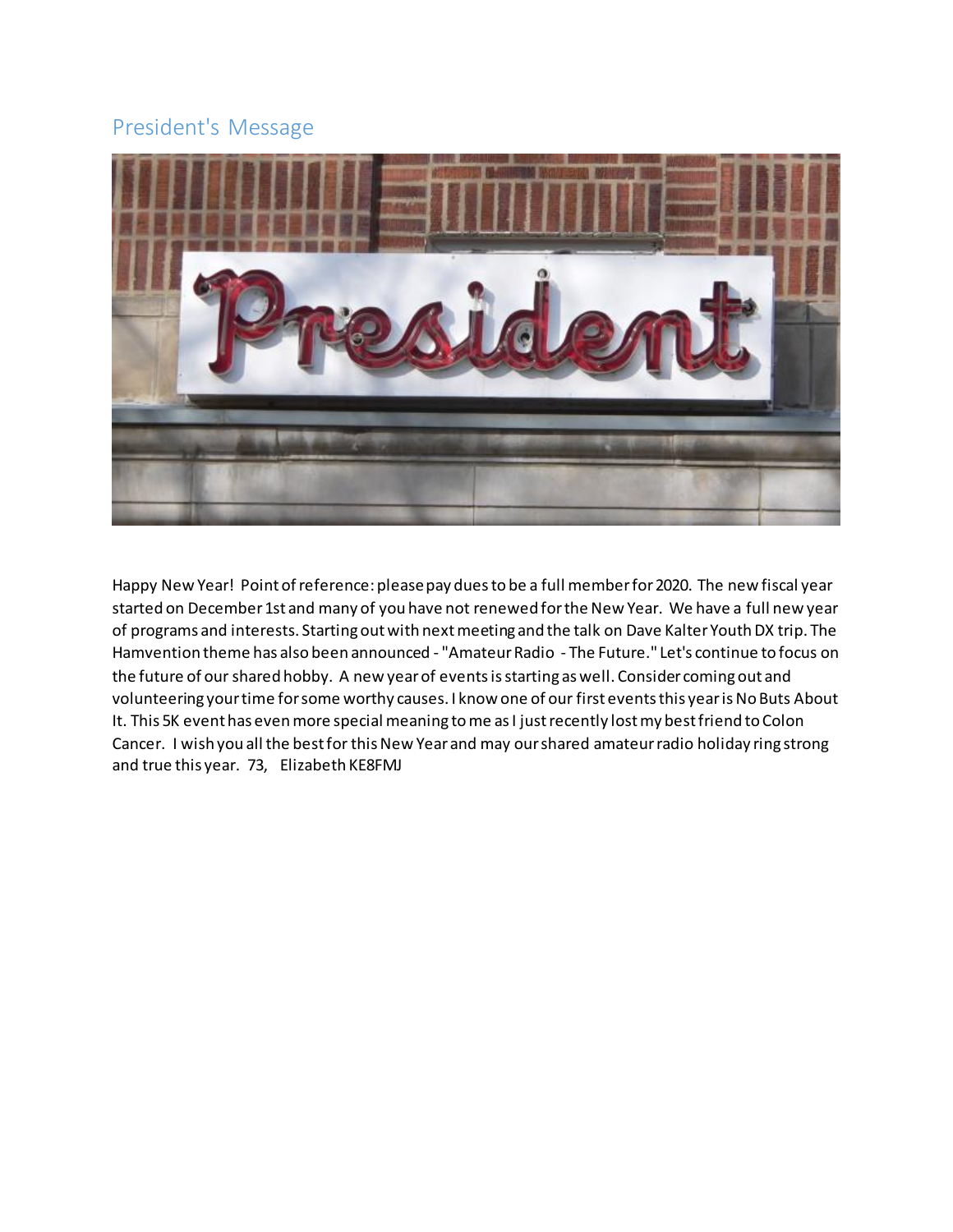## Calendar of Events

|                  | Sun Mon Tue Wed Thu         |        | <b>January</b> |                | Fri     | Sat            |                |                |    | February<br>Sun Mon Tue Wed Thu Fri |    |                | Sat                 |                                |                 |          | <b>March</b><br>Sun Mon Tue Wed Thu Fri |          |        | Sat    |    |                 |        | <b>April</b><br>Sun Mon Tue Wed Thu |         | Fri            | Sat     |  |
|------------------|-----------------------------|--------|----------------|----------------|---------|----------------|----------------|----------------|----|-------------------------------------|----|----------------|---------------------|--------------------------------|-----------------|----------|-----------------------------------------|----------|--------|--------|----|-----------------|--------|-------------------------------------|---------|----------------|---------|--|
| 6                | 7                           | 1<br>8 | 2<br>9         | 3<br>10        | 4<br>11 | 5<br>12        | 3              | 4              | 5  | 6                                   | 7  | 1<br>8         | $\overline{2}$<br>9 | 3                              | 4               | 5        | 6                                       | 7        | 1<br>8 | 2<br>9 | 7  | 1<br>8          | 2<br>9 | 3<br>10                             | 4<br>11 | 5<br>12        | 6<br>13 |  |
| 13               | 14                          | 15     | 16             | 17             | 18      | 19             | 10             | 11             | 12 | 13                                  | 14 | 15             | 16                  | 10                             | 11              | 12       | 13                                      | 14       | 15     | 16     | 14 | 15              | 16     | 17                                  | 18      | 19             | 20      |  |
| 20               | 21                          | 22     | 23             | 24             | 25      | 26             | 17             | 18             | 19 | 20                                  | 21 | 22             | 23                  | 17                             | 18              | 19       | 20                                      | 21       | 22     | 23     | 21 | 22              | 23     | 24                                  | 25      | 26             | 27      |  |
| 27               | 28                          |        | 29 30 31       |                |         |                |                |                |    | 24 25 26 27 28                      |    |                |                     |                                |                 |          | 24 25 26 27 28 29 30                    |          |        |        |    | 28 29 30        |        |                                     |         |                |         |  |
|                  |                             |        |                |                |         |                |                |                |    |                                     |    |                |                     | 31                             |                 |          |                                         |          |        |        |    |                 |        |                                     |         |                |         |  |
|                  |                             |        | <b>May</b>     |                |         |                |                |                |    | June                                |    |                |                     |                                |                 |          | July                                    |          |        |        |    |                 |        | <b>August</b>                       |         |                |         |  |
|                  | Sun Mon Tue Wed Thu Fri Sat |        |                |                |         |                |                |                |    | Sun Mon Tue Wed Thu Fri Sat         |    |                |                     |                                |                 |          | Sun Mon Tue Wed Thu Fri Sat             |          |        |        |    |                 |        | Sun Mon Tue Wed Thu                 |         | Fri            | Sat     |  |
|                  |                             |        | 1              | $\overline{2}$ | 3       | 4              |                |                |    |                                     |    |                | 1                   |                                |                 | 2        | 3                                       | 4        | 5      | 6      |    |                 |        |                                     |         | $\overline{2}$ | 3       |  |
| 5                | 6                           | 7      | 8              | 9              | 10      | 11             | $\overline{c}$ | 3              |    | 5                                   | 6  | $\overline{7}$ | 8                   | 7.                             | 8               | 9        | 10                                      | 11       | 12 13  |        |    | 5               | 6      | 7                                   | 8       | 9              | 10      |  |
| 12               | 13                          | 14     | 15             | 16             | 17      | 18             | 9              | 10             | 11 | 12                                  | 13 | 14             | 15                  | 14                             | 15              | 16       | 17                                      | 18       | 19     | 20     | 11 | 12              | 13     | 14                                  | 15      | 16             | 17      |  |
| 19               | 20                          | 21     | 22             | 23             | 24      | 25             | 16             | 17             | 18 | 19                                  | 20 | 21             | 22                  | 21                             | 22              | 23       | 24                                      | 25 26 27 |        |        | 18 | 19              | 20     | 21                                  | 22      | 23             | 24      |  |
| 26               | 27                          |        | 28 29 30 31    |                |         |                | 23<br>30       | 24             |    | 25 26 27                            |    | 28             | 29                  | 28                             |                 | 29 30 31 |                                         |          |        |        | 25 | 26              | 27     | 28 29                               |         | 30             | 31      |  |
| <b>September</b> |                             |        |                |                |         |                |                | <b>October</b> |    |                                     |    |                |                     |                                | <b>November</b> |          |                                         |          |        |        |    | <b>December</b> |        |                                     |         |                |         |  |
|                  | Sun Mon Tue Wed Thu         |        |                |                | Fri     | Sat            |                |                |    | Sun Mon Tue Wed Thu Fri             |    |                | Sat                 |                                |                 |          | Sun Mon Tue Wed Thu Fri Sat             |          |        |        |    |                 |        | Sun Mon Tue Wed Thu                 |         | Fri            | Sat     |  |
| 1                | 2                           | 3      | 4              | 5              | 6       | $\overline{7}$ |                |                | 1  | $\overline{2}$                      | 3  | 4              | 5                   |                                |                 |          |                                         |          | 1      | 2      | 1  | 2               | 3      |                                     | 5       | 6              | 7       |  |
| 8                | 9                           | 10     | 11             | 12             | 13      | 14             | 6              | 7              | 8  | 9                                   | 10 | 11             | 12                  | З                              |                 | 5        | 6                                       | 7        | 8      | 9      | 8  | 9               | 10     | 11                                  | 12      | 13             | 14      |  |
| 15               | 16                          | 17     | 18             | 19             | 20      | 21             | 13             | 14             | 15 | 16                                  | 17 | 18             | 19                  | 10                             | 11              | 12       | 13                                      | 14       | 15     | 16     | 15 | 16              | 17     | 18                                  | 19      | 20             | 21      |  |
| 22               | 23                          |        | 24 25 26 27    |                |         | 28             | 20             | 21             | 22 | 23                                  | 24 | 25             | 26                  | 17                             | 18              | 19       | 20                                      | 21       | 22     | 23     | 22 | 23              | 24     | 25                                  | 26 27   |                | 28      |  |
|                  | 29 30                       |        |                |                |         |                |                |                |    | 27 28 29 30 31                      |    |                |                     | $24^{\circ}$                   |                 |          | 25 26 27 28 29 30                       |          |        |        |    | 29 30 31        |        |                                     |         |                |         |  |
|                  |                             |        |                |                |         |                |                |                |    |                                     |    |                |                     | Designed by 123FreeVectors.com |                 |          |                                         |          |        |        |    |                 |        |                                     |         |                |         |  |

- Dec 31 (Tuesday) Resolution Run. Beavercreek HS, 2660 Dayton-Xenia Rd.
- January 13. Monthly Meeting for January.
- March 28. No Buts About It 5K. Location: Welcome Stadium, Dayton, OH.
- May 15-17. Hamvention.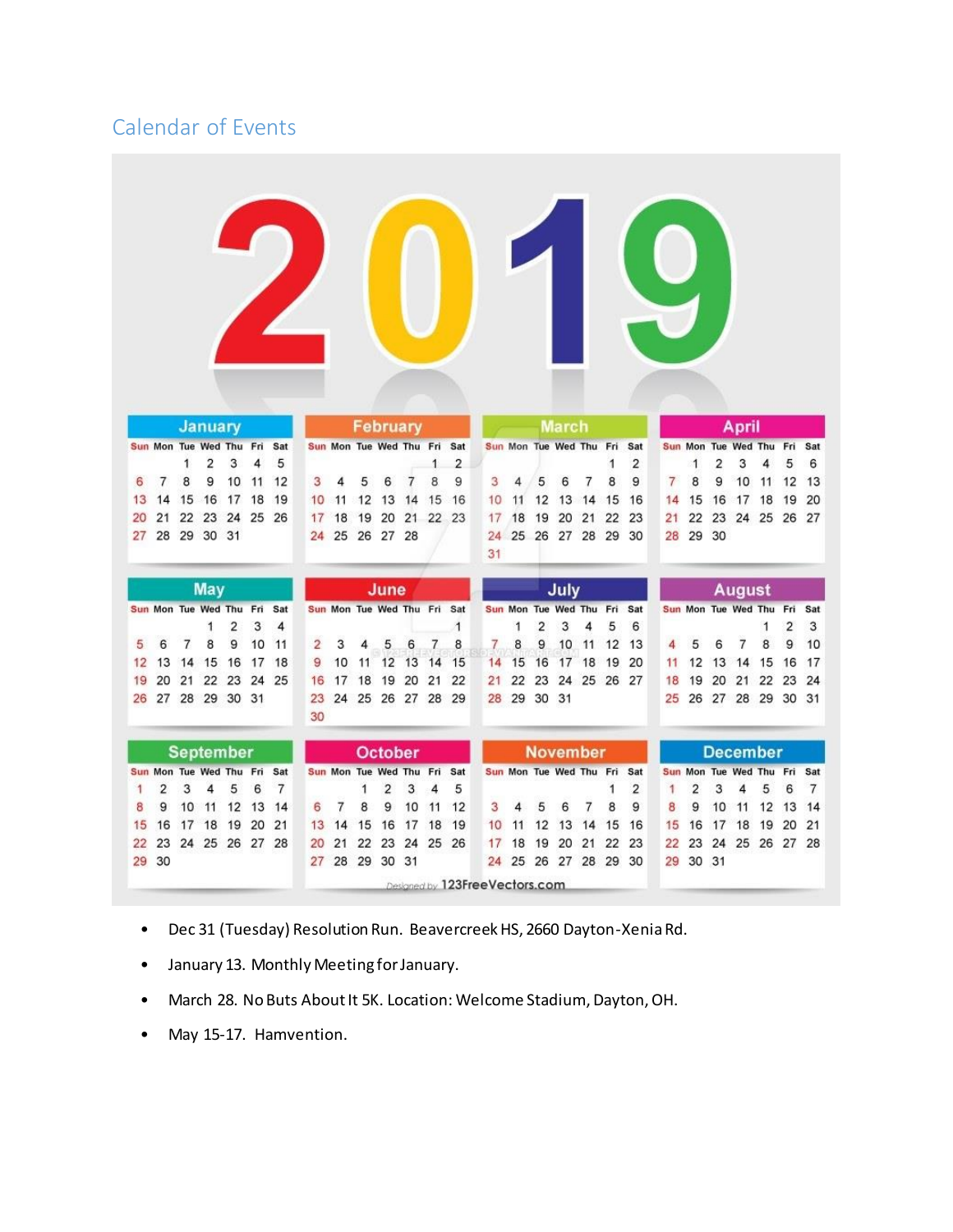## Minutes from December 9, 2019 (Christmas Party)



This is the one meeting of the year where no club official business is conducted and instead we focus on celebrating the year! I counted 31 total members at the party. Everyone had lots of fun and we played a Christmas trivia game. I was unable to see who all received the Panera gift cards, but everyone had good answers and did well. This year instead of a gift raffle, Liz gave everyone self-designed XWARN pins and ID cards. There were different colored star pins for different awards (ex. Secretary, Past President etc.). Below you can find a list of who got which award(s). There were no specific start or end times for the party, so I don't have those listed here.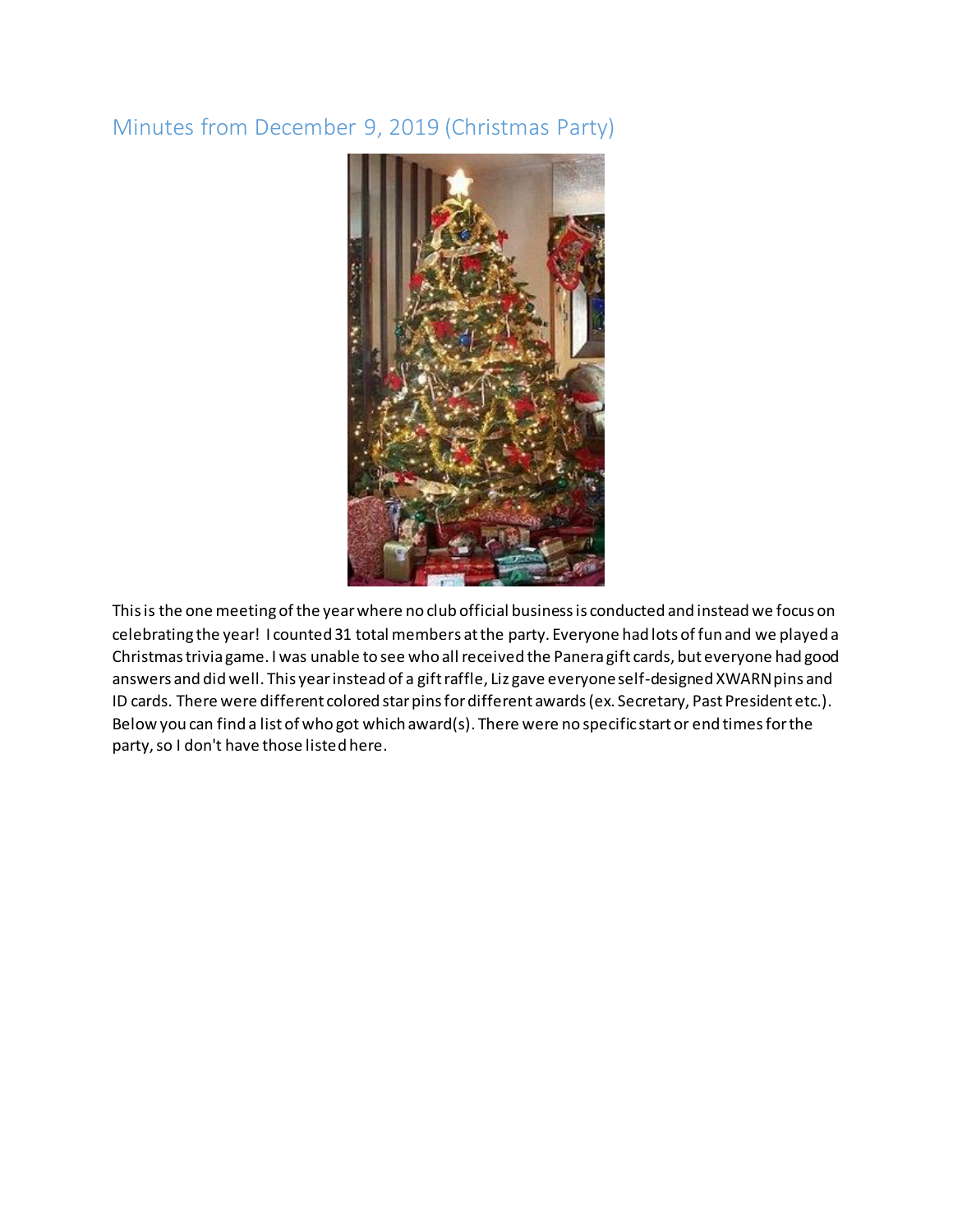#### Awards List From Christmas Party



At the Christmas Party, President Elizabeth KE8FMJ gave everyone self-designed XWARN ID cards. Certain members got award pins to place onto their ID cards. Here is the list of color to each award: Life Member Navy Hall Honor Navy Hall Honor Muslem Charles Monte President Award **The Communist President** Communist President Communist President Communist President Communist President Red Committee Chair **Blue** 

## Contact Us



You can reach us in a variety of ways: